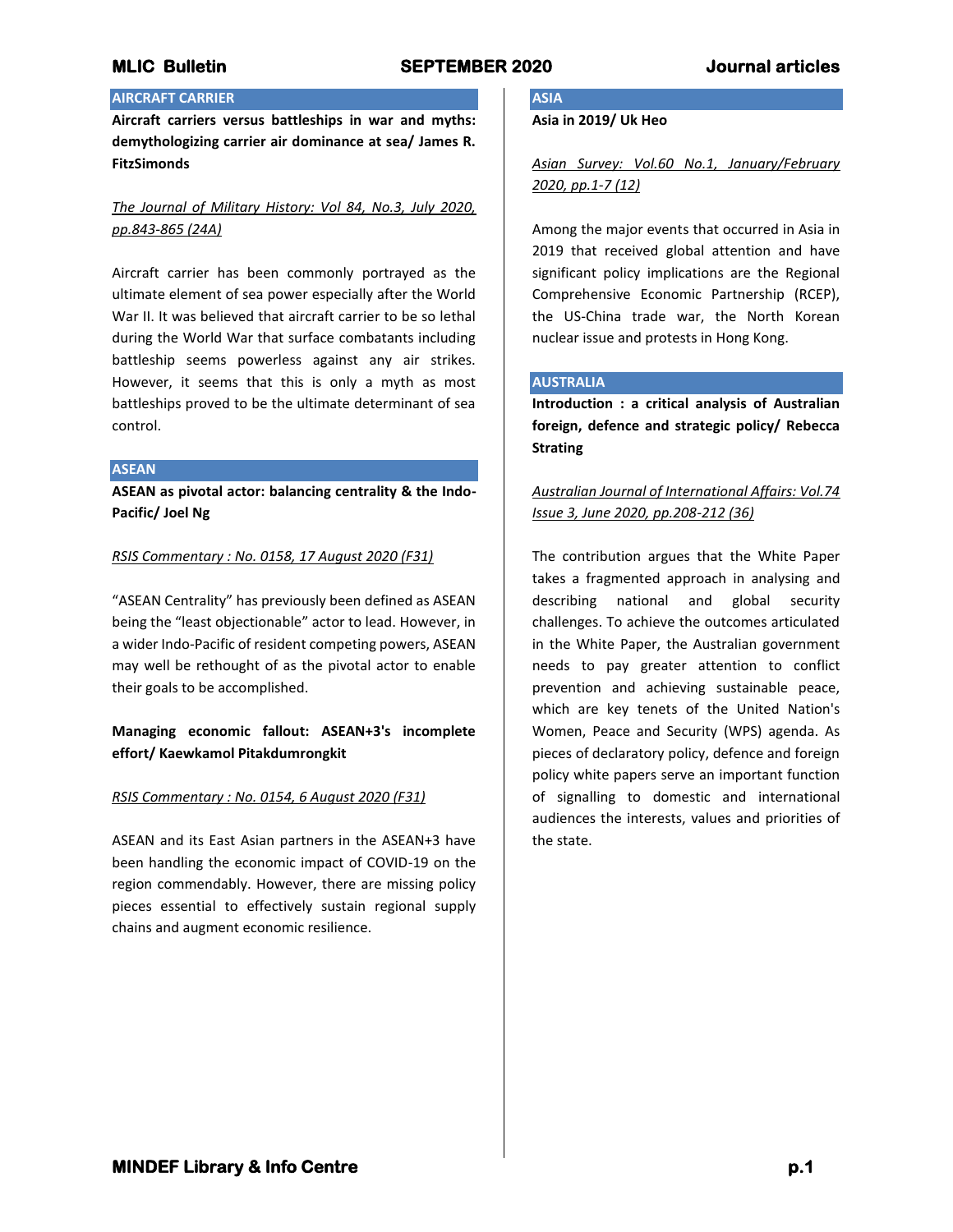# **AUSTRALIA**

## **The myth of Australia's 'strategic policy'/ Sheryn Lee**

# *Australian Journal of International Affairs: Vol.74 Issue 3, June 2020, pp.228-243 (36)*

This trend raises two key questions: first, what is 'strategic policy'? And second, does Australia have a strategic policy? An examination of primary and secondary sources suggests that the term implies a response to a geostrategic environment, major arms acquisitions and capability development, or a major foreign or defence policy direction.

### **AVIATION**

**Safety studies/ David Learmount**

## *Flight International: 11-17 August 2020, pp.20-21 (65)*

Accidental shoot-down events occurred due to misidentification hence airline industry need to approach this matter carefully and to treat these matter as if they were a traditional threat and to develop mitigations.

# **CHINA**

**China and Panama: penetrating America's backyard/ Loro Horta**

## *RSIS Commentary : No. 0160, 21 August 2020 (F31)*

As tensions between Washington and Beijing rise at the global level, their rivalry is putting great pressure on small states. China's growing presence in Panama has raised concerns at the highest levels of the Trump administration.

# **Can China remake regional order? contestation with India over the Belt and Road Initiative/ Lai-Ha Chan**

# *Global Change, Peace & Security: Vol 32, No. 2, June 2020, pp. 199-217*

The article proceeds in five major steps. First, it outlines the theoretical framework of international order rebuilding in which both contestation and legitimation play significant roles. Second, it discusses the legitimation role of the BRI for China, focusing on the norms, rules and institutional arrangements of Chinese state capitalism. The third section illustrates India's strategic concerns and efforts to balance against China which makes South Asia a contentious region in China's outward push to transform regional order. The fourth section discusses India's counter-narrative. The fifth section is devoted to the discussion of the contestation between China and India's competing regionalordering projects.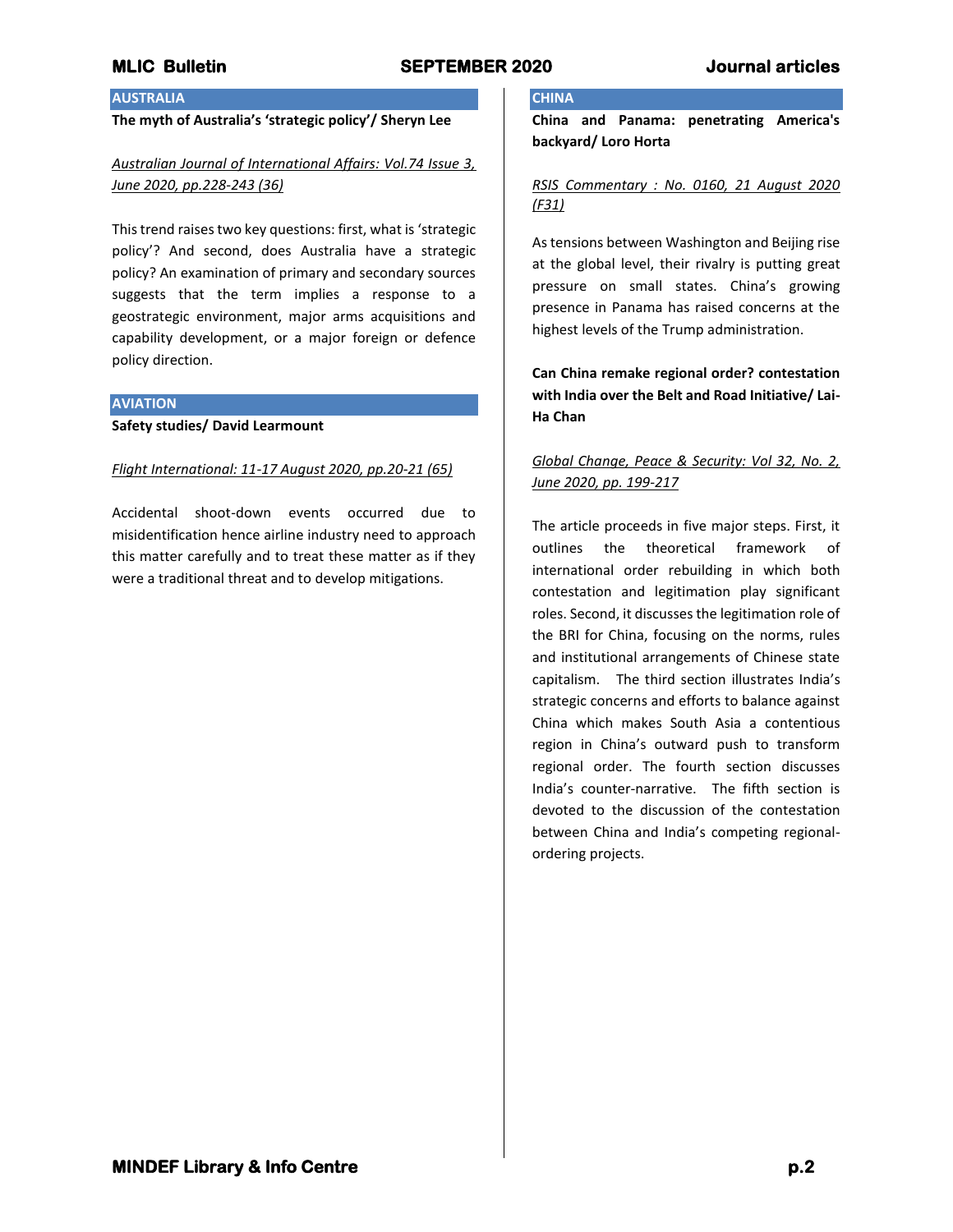## **CHINA**

## **Hyping the China threat/ Christopher Layne**

# *The National Interest : September/October 2020, No 169, pp.21-31 (30A)*

Two powerful forces are shaping the future of Sino-American relations: geopolitics and America's liberal ideology. If managed, it is possible to keep even intense great power competitions from tipping over the precipice into war.

### **China in 2019: party for the party/ Shaun Breslin**

# *Asian Survey: Vol.60 No.1, January/February 2020, pp.21- 33 (12)*

In recent years, it can be seen that the leaders of China are continuing to focus their attention on how to deal with the slow of economic growth and the need for a united China.

## **COVID-19**

**ASEAN response: pushing back vaccine nationalism/ Mely Caballero-Anthony**

## *RSIS Commentary : No. 0162, 26 August 2020 (F31)*

As ASEAN economic ministers meet virtually this week to deal with, among other things, the severe impacts of COVID-19, their crucial task should be to strengthen multilateral cooperation. ASEAN should rally its dialogue partners and the private sector to make vaccines available to all. Can ASEAN centrality help push back the worrying trend of vaccine nationalism?

# **COVID-19: Australian defence industry responds to the challenge/ Kym Bergmann**

# *Asia-Pacific Defence Reporter : July-August 2020, Vol.46, No.6, p.15 (9)*

The current pandemic has brought global disruptions that requires all industries to work together to overcome the challenges including the Australian Defence Industry who has been commended for their tremendous support and assistance to their government.

## **COVID-19**

**An epochal moment? the COVID-19 pandemic and China's international order building/ Nicholas Ross Smith and Tracey Fallon**

# *World Affairs : Vol 183 No 3, Fall 2020, pp.235- 255 (55)*

China has been seeing using the COVID-19 pandemic as a way to maximize their international order-building efforts with international powers. The pandemic also allows China to form friendship to those countries affected by the pandemic when China stepped in to provide humanitarian assistance during this time of crisis which can leave a lasting impact for the global order.

## **CYBER**

**Cybersecurity for defence industry/ Ewen Levick**

*Australian Defence Magazine: May/June 2020, Vol. 28, No.5, pp.34-37 (61)*

The article focuses on the cyber threats that has grown and evolved over the years including in defence industries or those industries that have connection to them.

### **IT**

**Acquiring artificial intelligence systems: development challenges, implementation risks, and cost/benefits opportunities/ Jonathan Mun**

# *Naval Engineers Journal : Vol 132 No 2, June 2020 pp.79-94 (40)*

The acquisitions of artificial intelligence (AI) systems has been a challenge for most including U.S. Department of Defense (DOD). Due to the potential for high-risk failures of the AI system acquisitions, it is critical to examine the ways in approaching and managing the acquisitions of these systems.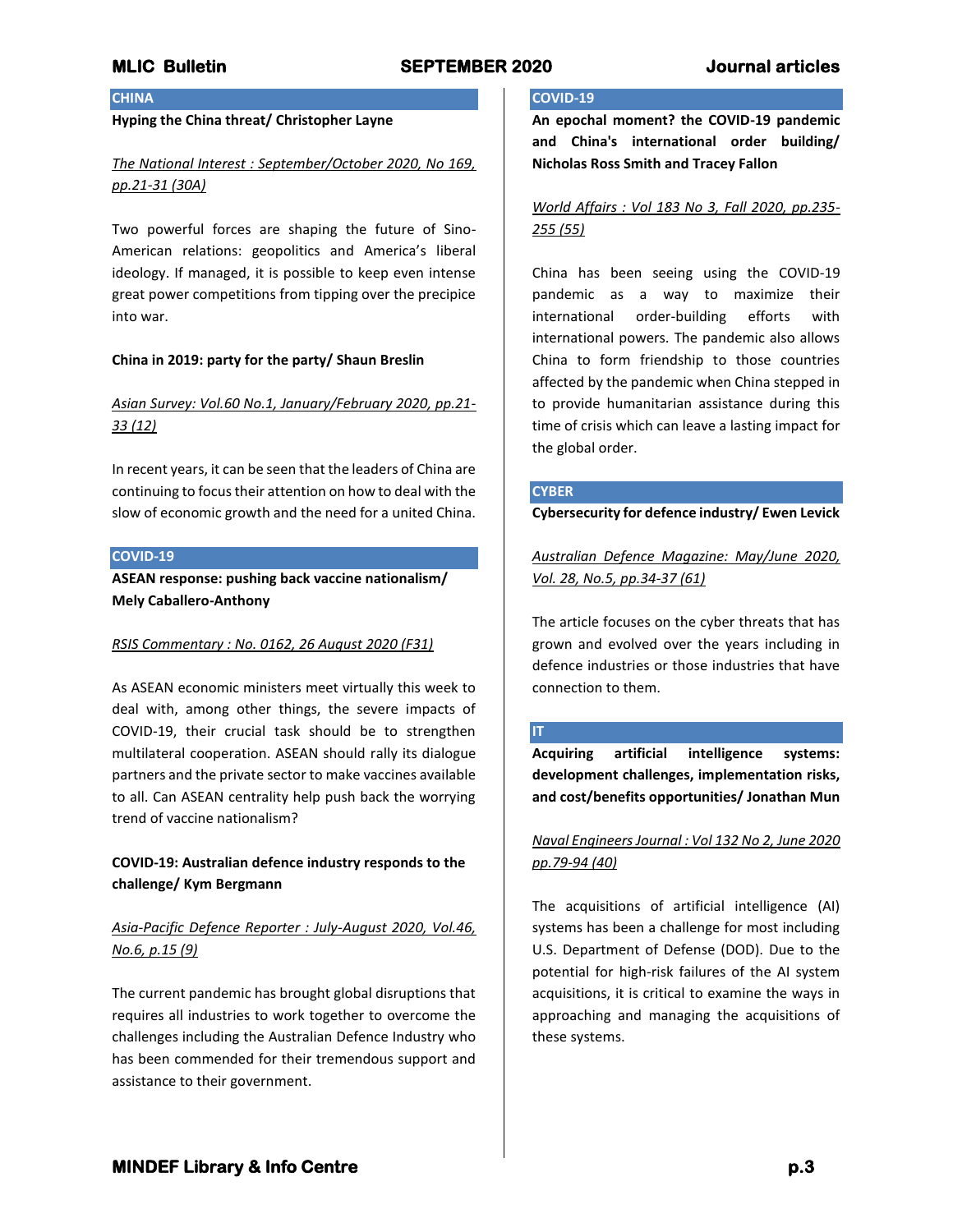# **LEADERSHIP**

## **Iron-fist leadership is not leadership/ Theodore F. Schmit**

#### *Proceedings US Naval Institute: July 2020, pp.74-76 (86)*

Military leadership is first introduced at Recruit Training or Officer Candidate School although leadership experiences differs greatly during this period of time. Leadership style develop over time and in order to thrive, leaders must be taught about the human element earlier and at every step along the way.

# **Connecting the dots: developing leaders who can turn threats into opportunities/ Richard A. McConnell**

#### *Military Review : May-June 2020, pp. 27-35 (81)*

The article discusses the importance of leaders and planners in any organization; in recognizing and taking advantage of what is known as exceptional information.

#### **MARITIME**

**Change for navies - new trends shape logistic support ships/ Peter Donaldson**

### *Naval Forces: Vol.XLI, No.2, 2020, pp.34-37 (41)*

The article discusses the constant pressure on naval procurement and operational budgets that has forced navies including naval architects to make new logistic support ships that are ready for combat as well as policing and humanitarian missions and at the same time must be cost and environmentally friendly.

**Send in the coast guard... with the marines!/ Daniel Wiltshire**

# *Proceedings US Naval Institute: August 2020, pp.26-30 (86)*

The United States of America's coast guard patrol boats will be vital in supporting the Marine Corps in a war in the Pacific islands where China has placed their missiles and ready for combat.

# **MARITIME**

**Deciphering China's 'world-class' naval ambitions/ Ryan D. Martinson**

*Proceedings US Naval Institute: August 2020, pp.50-54 (86)*

The Chinese Navy already routinely operates out of area, so its global aspirations including to erode U.S's naval supremacy should come as no surprise.

## **NORTH KOREA**

**North Korea in 2019: a year of strategic adjustments/ John Delury**

# *Asian Survey: Vol.60 No.1, January/February 2020, pp.69-78 (12)*

2019 saw North Korea's transition from economic development, politics and defence. North Korea also sees lesser joint military exercises with the United States and South Korea but at the same time resuming their short-range missile testing as to show their military development.

#### **POLICING**

**Mind the grass! exploring the assessment of informant coverage in policing and law enforcement/ Colin Atkinson**

*The Journal of Policing, Intelligence and Counter Terrorism : Vol 14, Issue 1, April 2019, pp.1-19*

This paper examines the use of informants in policing and law enforcement in the United Kingdom in order to tackle all sorts of crimes and to which extent they can provide information on suspects, crimes and criminal conspiracies.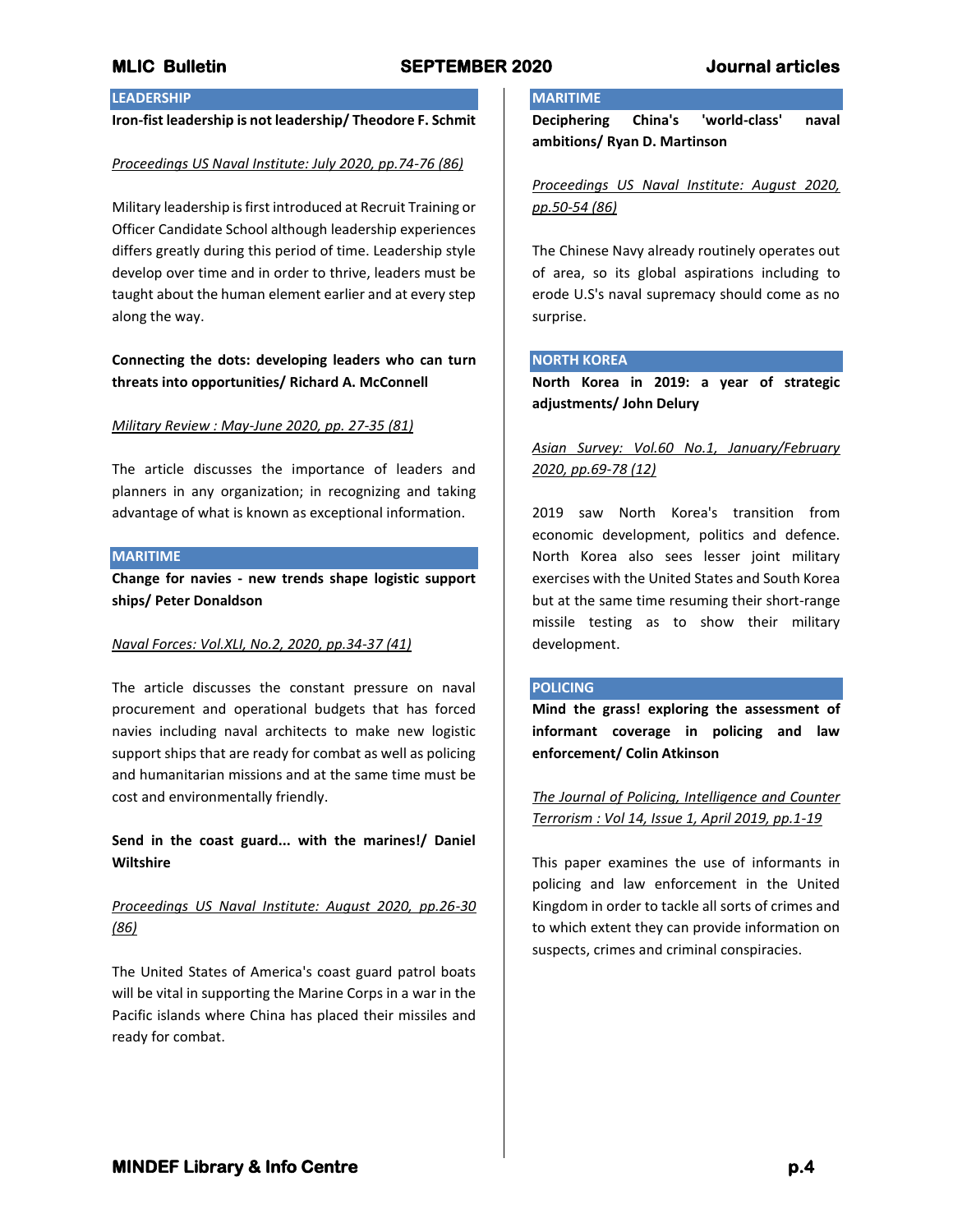# **SINGAPORE**

**Intelligence operations: risks faced by academia/ Dylan MH Loh and Benjamin Ho**

## *RSIS Commentary : No. 0156, 12 August 2020 (F31)*

The involvement of a Singapore citizen in a foreign intelligence operation in the US highlights the challenges faced by the academia as competition and contestation among major powers become more intense. In response, it is best for Singapore and its citizens to adopt a balanced and cautious approach.

### **SOUTH KOREA**

**South Korea in 2019: little progress in denuclearization of North Korea and poor macroeconomic performance/ Sung Deuk Hahm**

# *Asian Survey: Vol.60 No.1, January/February 2020, pp.61- 68 (12)*

The two biggest events in South Korea in 2019 were a series of meetings between US President Donald Trump and North Korean leader Kim Jong-un to discuss the denuclearization of North Korea and the trade war with Japan.

## **TERRORISM**

**Islamist radicalisation in Italy: just a myth?/ Groppi Michele**

# *The Journal of Policing, Intelligence and Counter Terrorism : Vol 15, Issue 2, July 2020, pp.117-135*

This paper suggests a number of preventive measures with the intention of contributing to the discussion on counter-radicalisation policies and striking a proper balance between security and democratic values. The first part of the article presents a record of terrorist activity in Italy (violent radicalisation), while the second part features quantitative and qualitative evidence illustrating how violent ideas have permeated certain segments of local Muslim communities (cognitive radicalisation). The third section proposes a number of preventive measures countering radicalisation based on the study's empirical findings. Lastly, the paper concludes with a discussion of the likelihood of Italy becoming a future theatre and incubator of jihad.

## **THE PHILIPPINES**

**2020 Jolo suicide attack: evolving tactics/ Kenneth Yeo and Remy Mahzam**

# *RSIS Commentary : No. 0165, 31 August 2020 (F31)*

The 24 August 2020 suicide bombing in Jolo which involved female attackers has brought attention to the emergence of the pro-Islamic State (IS) Hatib Hajan Sawadjaan faction of the Abu Sayyaf Group and its tactic of engaging women for this role.

## **UNITED STATES**

## **Why Kissinger matters/ Jacob Heilbrunn**

*The National Interest : July/August 2020, No 168, pp.5-11*

As United States of America become more active in foreign affairs, it seems safe to say that the case for Henry Kissinger is becoming stronger than ever until now.

# **Employ coast guard LEDets in the Indo-Pacific/ Andrew Ray**

# *Proceedings US Naval Institute: August 2020, pp.20-25 (86)*

In order to combat the constant rising of China's military and economic strength, the United States felt that they need to increase theirs as well and partner up with local nations especially in the Indo-Pacific as it is currently the center of great power competition.

# **MINDEF Library & Info Centre p.5**